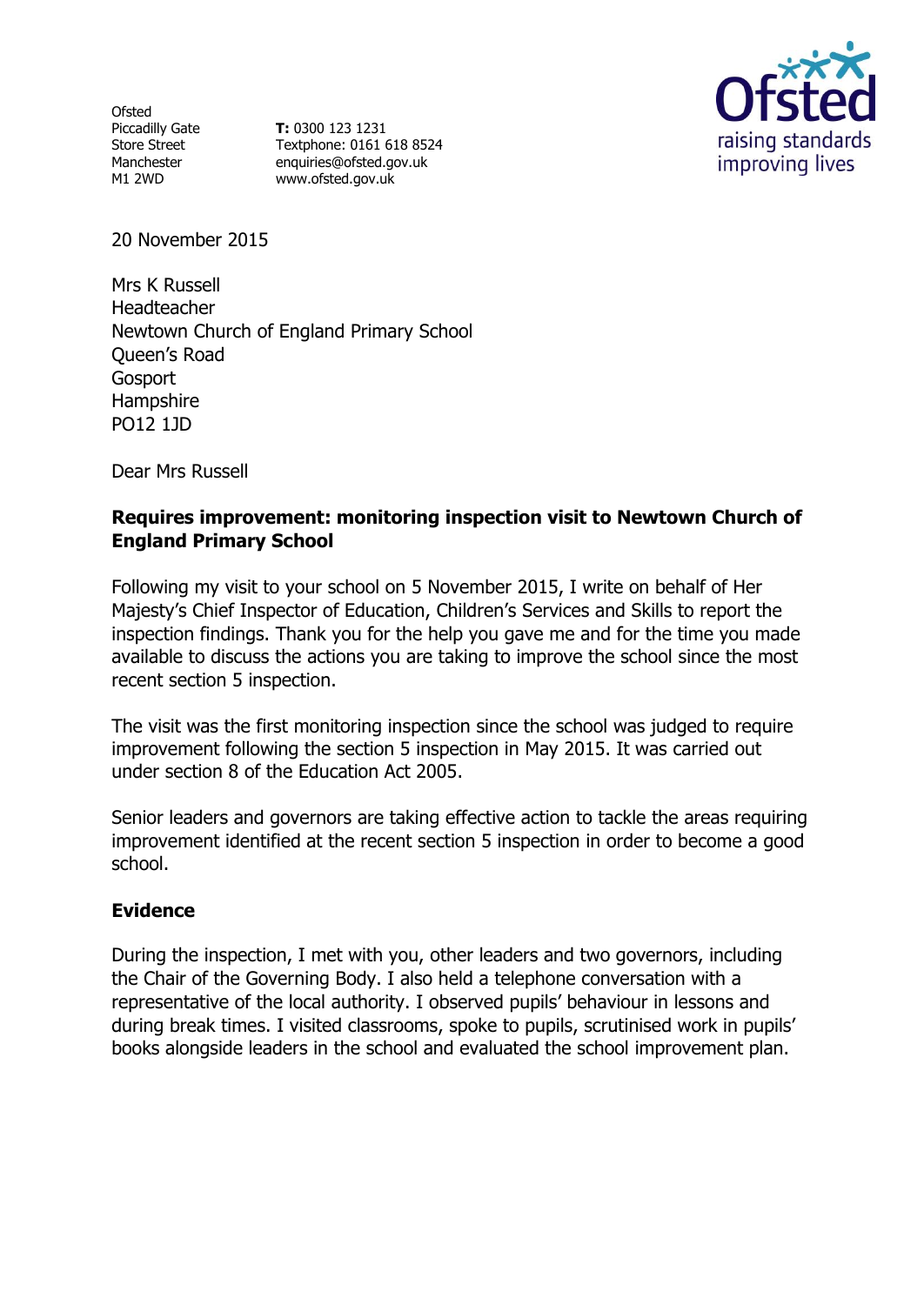

# **Context**

Since the inspection in May 2015, there have been a significant number of changes to the teaching staff. Nine teachers have left the school. All of these vacancies have been successfully filled. A new Chair of the Governing Body has been appointed.

## **Main findings**

You have taken effective action to ensure that the areas identified at your last inspection are being addressed effectively. You have robustly tackled inadequacies in teaching and recruited wisely. Rightly, you have ensured that senior staff have appropriate time and resources to drive improvement. Leaders' coaching for newly qualified teachers is improving their teaching quickly. You have widened partnership arrangements so that staff benefit from observing good practice in other settings. This has increased the effectiveness of middle leaders and teachers across the school.

Teaching is stronger now. New teachers have made a positive start because their induction programme is led well by senior leaders. Leaders provide regular feedback to staff. Pupils benefit from consistently stronger teaching in every year group. Teachers expect greater focus and engagement from pupils in all lessons. Pupils' work in books shows improved pride in their achievements. Pupils are encouraged to make corrections quickly and their subsequent work is more accurate as a result.

Information for parents about pupils' progress and the way in which the school supports behaviour is more regular and useful. Leaders have established new opportunities, such as 'project outcome' events, for parents to learn about the work of the school and celebrate pupils' achievement. A new behaviour policy is in place, and adults now support pupils' behaviour in lessons and during lunchtimes consistently well. Pupils' experiences at break and lunchtimes are improving because of helpful changes, such as the introduction of pupil play leaders and organised games. Pupils report that they enjoy their playtimes more now.

All governors now participate in regular training to increase their skills. Governors seek parents' views and have established a new parents' forum to involve parents more widely in improvements. This has increased parents' participation in the school.

While governors are clear about the key priorities for improvement, the school's action plan does not set out clearly enough the key barriers to moving the school to good. Governors now make checks more regularly so that they know whether new initiatives are effective; this is raising teachers' performance at all levels. However, the proposals in the school's action plan are not linked consistently to the measurable impact they will have on pupil outcomes. As a result, governors are not able to use the plan to hold leaders strongly enough to account.